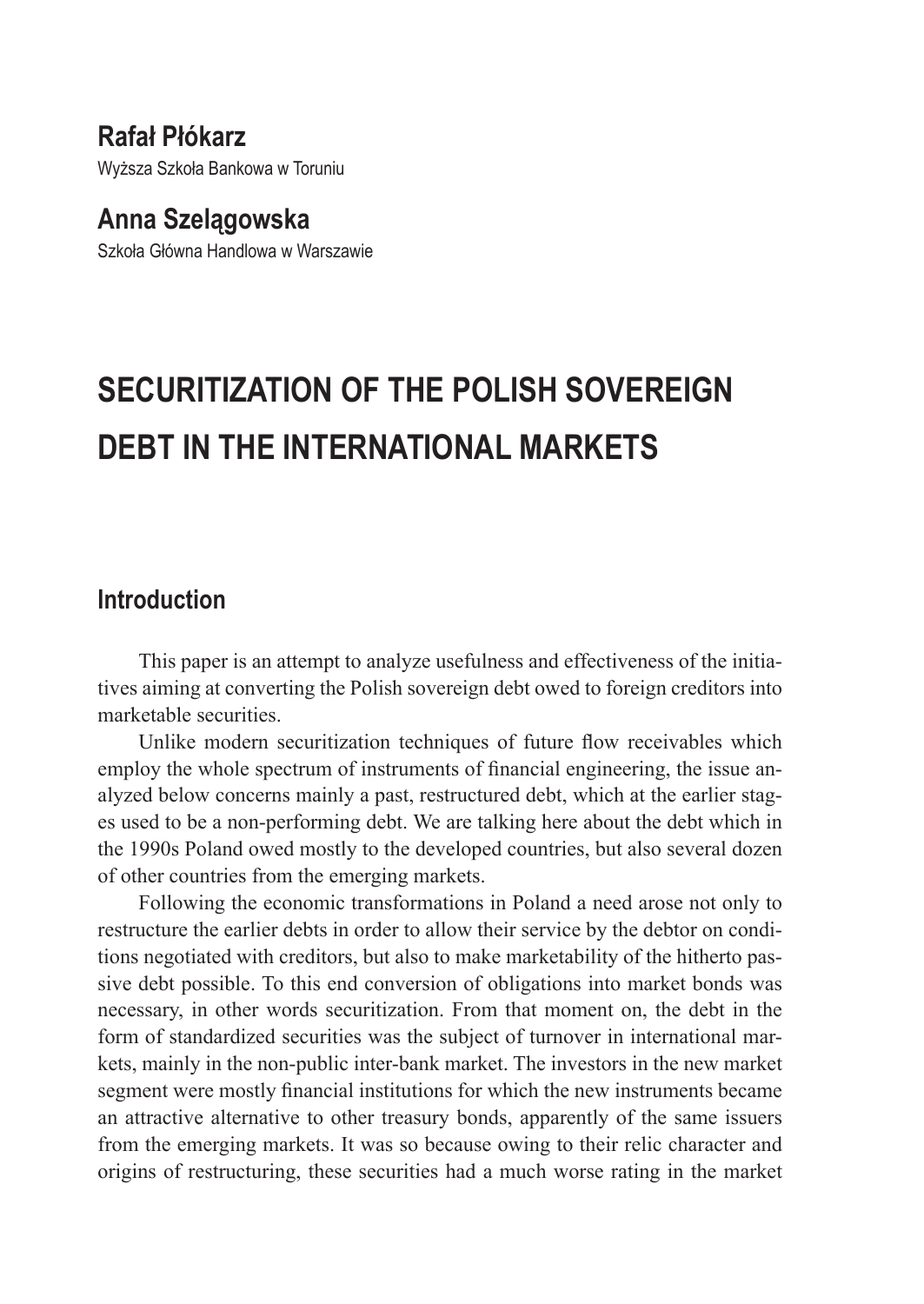(and consequently a higher yield) despite a similar credit risk of the issuer's bankruptcy as in the case of modern eurobonds which were issued a bit later.

Authors of the article deal with international financial markets issues, also as practitioners. Research is based on their empirical experiences and observations.

# **1. Brady bonds**

Used since 1989 and for several years later the so called Brady plan (named so after U.S. Treasury Secretary) contributed to the reduction of a significant part of the developing countries' debt and formation of the secondary market of the emerging markets' bonds<sup>1</sup>. Within the framework of debt restructuring – governed by numerous conditions – most frequently the credit obligations were converted into the so called Brady bonds (*debt-equity swap*) or less frequently the conversion option was used for "new money" or "buy-backs". Since that moment the secondary market of Brady bonds has been the domain of several big international banks.

The negotiations concerning restructuring of the Polish public debt owed to foreign creditors associated in the London Club were concluded on 14.09.1994 with signing an agreement between the Polish government and the creditors. More than a half of the debt was then converted into bonds, and the rest was written off. Polish Brady bonds constituted 4.7% of the value of all securities of this type which were the result of the conversion of the debt worth USD 170 billion owed by 17 countries from the emerging markets, mostly from Latin America.

The Polish issue of Brady bonds amounting to USD 8.25 billion was carried out on 27.10.1994<sup>2</sup> . Six series of bonds were issued and they were listed on the Luxembourg Stock Exchange and became the subject of turnover in the international over-the-counter (OTC) market. They included:

– 30-year collateralized deep discount bonds (deep discount of 45% from par value of the principal sum; maximum value of the issue – USD 3 billion; the bond capital was secured by 30-year zero-coupon bonds of the US government, deposited in the Federal Reserve Bank of New York),

<sup>1</sup> P. Mauro, N. Sussman, Y. Yafeh: *Emerging Markets and Financial Globalization: Sovereign Bond Spreads in 1870-1913 and Today*. Oxford University Press, Oxford 2006, p. 18.

<sup>2</sup> Regulation No. 78 of the Minister of Finance of 26.10.1994 concerning the issue of bonds for the execution of agreements concluded with commercial banks associated in the London Club on reduction and reorganization of Polish debt (unpublished).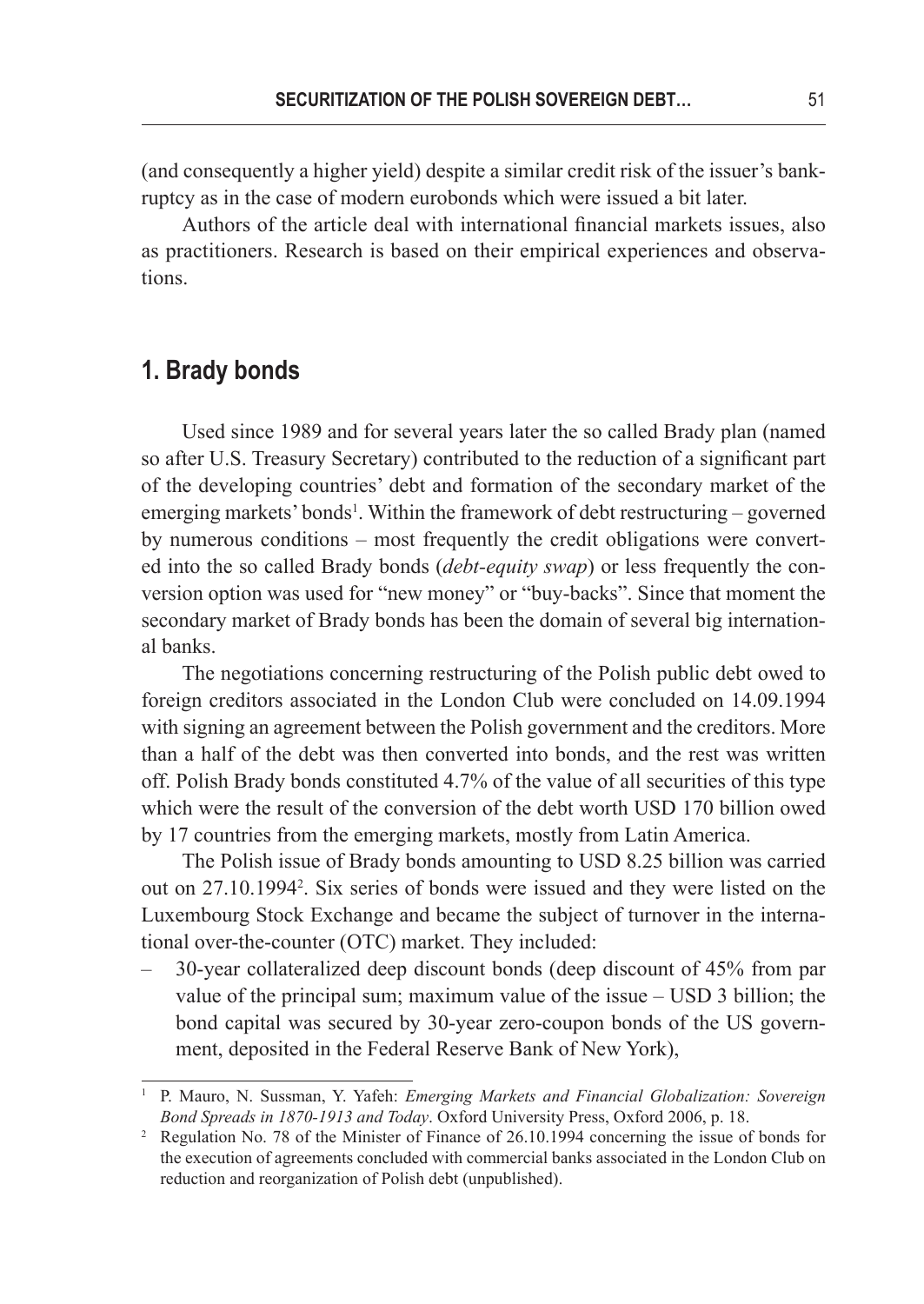- 20-year bonds from the conversion of past due interest bonds (PDIs) of the nominal value of USD 2.8 billion,
- 30-year collateralized Par bonds (1988 'DDRA' debt restructuring agreement based bonds) into which long- and medium-term debt was converted; they amounted to USD 0.95 billion and were also guaranteed by the American government bonds deposited in the Federal Reserve Bank of New York,
- 30-year collateralized RSTA Par bonds (Revolving Short-Term Agreement bonds), converted for the debt on account of short-term revolving credits, of the nominal value of USD 0.95 billion which like Par bonds were guaranteed by the American government bonds,
- 25-year Debt Conversion Bonds (DCBs) representing the value of USD 0.4 billion,
- 15-year New Money bonds (NMBs) worth USD 0.15 billion.

From the very beginning Polish Brady bonds enjoyed great interest from investors, which was also caused by the decreased yield of American securities, increased attractiveness of the emerging markets and a relatively high profitability. Also the 1999 announcement that the revenues from sales of blocks of shares in privatized state enterprises and banks to foreign investors will be allocated to the earlier repayment of foreign debt contributed to the increased interest in Polish Brady bonds. However, budget needs (among others, problems of the Polish Social Insurance Institution (ZUS)) put off the plans of the bond buy-back to the following years. As scarce instruments of the type, Polish securities enjoyed decent rating, which entailed their lower profitability in comparison to other issuers from the so called emerging markets<sup>3</sup>.

Later, in order to reduce the debt service costs, the Ministry of Finance decided to restructure foreign debt, thus changing the Brady bond debt to domestic debt or eurobonds, more modern and "prestigious" than Brady bonds (associated with insolvency of the Polish People's Republic).

The buy-back before the maturity date was accomplished with the use of funds raised by the Ministry of Finance from:

– The National Bank of Poland issues of treasury bonds denominated in USD and accounted in PLN; this type of a buy-back operation was carried out in May 1997 (USD 1.69 billion) and at the end of 1998 (USD 748 billion). First the discount bonds which had a high and variable coupon rate were bought back as they were costly in service.

<sup>3</sup> Polish Brady bonds, apart from the Slovenian ones, were among the safest and hence with the least yield in this market segment. Similar Latin American and East-European (e.g. Bulgarian) bonds were characterized by much higher spreads (margins) above the yield of comparable US government securities, reaching several hundred basis points.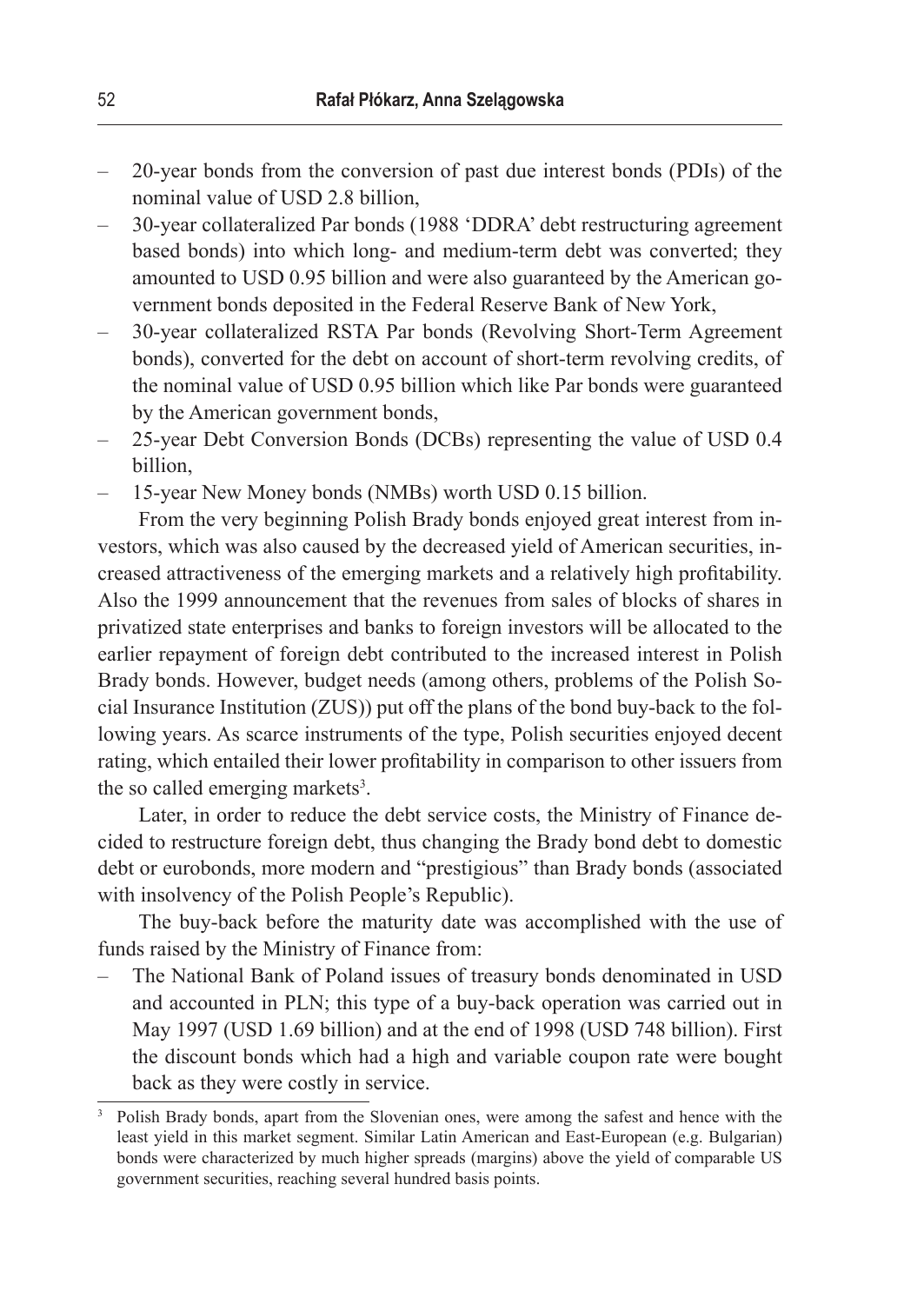- The issue of international bonds:
	- eurobonds the funds raised from them in March 2001 were partly  $(1/3)$ used for a buy-back of Brady bonds (RSTAs of the nominal value of USD 290 billion). Amortization of the bought-back securities allowed the issuer to regain collaterals which were made up of 30-year zero-coupon bonds of the American government worth USD 70 billion and next year sell them with a profit;
	- the so called global bonds and medium term euronotes the funds raised from them in the years 2002-2003 were used in October 2002 and in 2003 for a buy-back of Brady bonds of the PDI and DCB type before the maturity date.
- Privatization; with a part of funds coming from the sale of shares in TP SA (Polish Telecommunication), on 11.10.2000 the issuer, i.e. the Ministry of Finance, for the first time used a "call" option embedded in these securities and summoned all the owners of Brady bonds of the Discount type (USD 804 million) and NMB-type (USD 138 million) to a buy-back before the maturity date. As a result, on 31.10.2000 bondholders regained the invested amounts (according to the nominal value, i.e. 100%), together with accrued interest.

Owing to these operations, creditability of Poland grew in international markets and the costs of foreign debt were reduced, whereas the demand for other Polish Brady bonds and eurobonds increased.

Buy-back operations are undertaken gradually via large investment banks cooperating with the issuer. These securities possess an embedded "call" option which is intended for a buy-back before the maturity date which occurs semiannually on the days of coupon payments. However, instead of a buy-back at a nominal price (in the case of "call" option execution), usually a more profitable course of events for the issuer is a buy-back of securities from the market whenever a favorable opportunity arises. In particular such an opportunity occurs at the moments when foreign investors have fears concerning the future of emerging markets as well as when the interest rates in USD grow.

To some extent, when in 2001 the issuer converted a part of Brady bonds into eurobonds, it followed the footsteps of the countries which enabled investors an exchange of different series of their Brady bonds for modern global bonds or eurobonds. In 1996, Mexico was the country which initiated this operation for the first time in order to get rid of its whole debt by 2003. In subsequent years, Venezuela, Brazil, Colombia and the Philippines paid off Brady bonds in their entirety.

This type of debt restructuring had a positive impact on the way Poland and Polish issuers were perceived especially on the eve of the Polish accession to the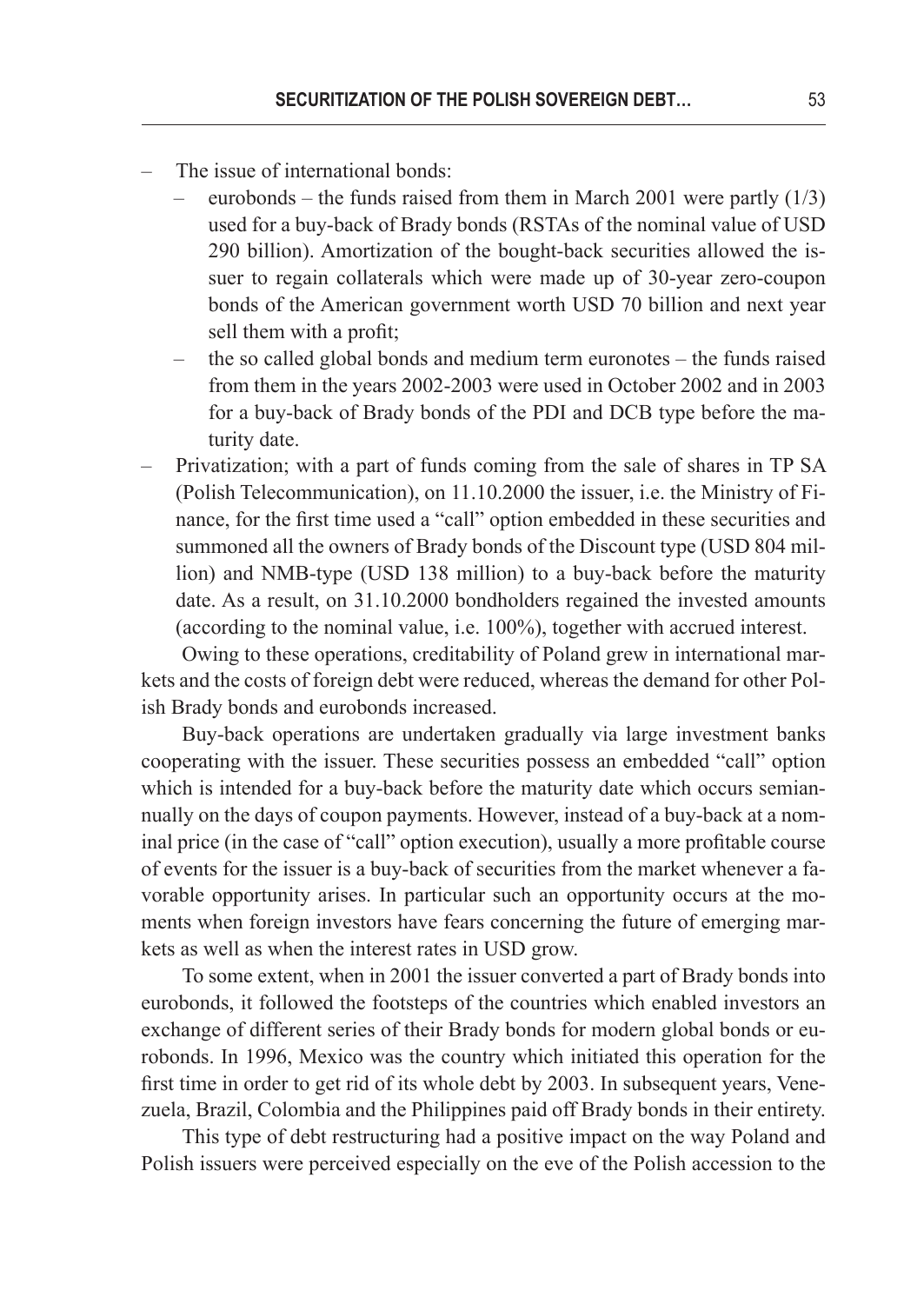European Union. Maintaining the relics of the debts having their roots in the past still positioned Poland among emerging markets, which was not very advantageous, especially in the situation when Poland was rated higher than other countries from the same group. A significant advantage of restructuring is the removal from the market of the securities which were rather complex in their structure in comparison to other securities, i.e. Brady bonds. The coupon rate in the case of this type of securities is of a step-up character. It is established in advance in which year the interest grows by a specific number of basis points or remains at an unchanged level. Apart from the coupon rate the sinking fund and embedded options of callable bonds additionally complicate investors' calculations and introduce additional uncertainty.

After 2007 Poland's Brady bond debt fell to the level oscillating around an equivalent of 1 billion zloty, which was only less than 1% of the foreign sovereign debt. In 2000 the figures stood at PLN 23 billion and  $17\%$ , respectively<sup>4</sup>. Brady bonds were to be paid off by 2004 but starting with 1995 Poland bought them back before their maturity date. In the autumn of 2012 the Ministry of Finance decided about a buy-back of these securities before their maturity. Within the framework of this operation, on 27 October 2012 the bonds of the joint nominal value of USD 297 008 thousand were bought back, including:

- RSTA type (*collateralized RSTA Par bonds*) of the face value of USD 118 489 thousand,
- Par type (*collateralized Par bonds*) of the face value of USD 178 519 tho $usand<sup>5</sup>$ .

As a result of the buy-back, the Polish Brady bond debt was completely eliminated. The operation of the buy-back before the maturity date was accomplished by means of the "call" option which gives the issuer the right to buy back a part or the whole of Brady bonds at a nominal price on each day of interest payment  $(twice a year)^6$ .

<sup>4</sup> www.mf.gov.pl (12 December 2012)

<sup>5</sup> http://www.archbip.mf.gov.pl/bip/20613.html (12 December 2012).

<sup>6</sup> Interest rate on RSTA bonds by the time of their buy-back before the maturity date stood at 4.75%, whereas on PAR bonds – at 4.0%. In accordance with the terms of issue starting with 2015 the interest rate on both instruments was to increase to 5.0%.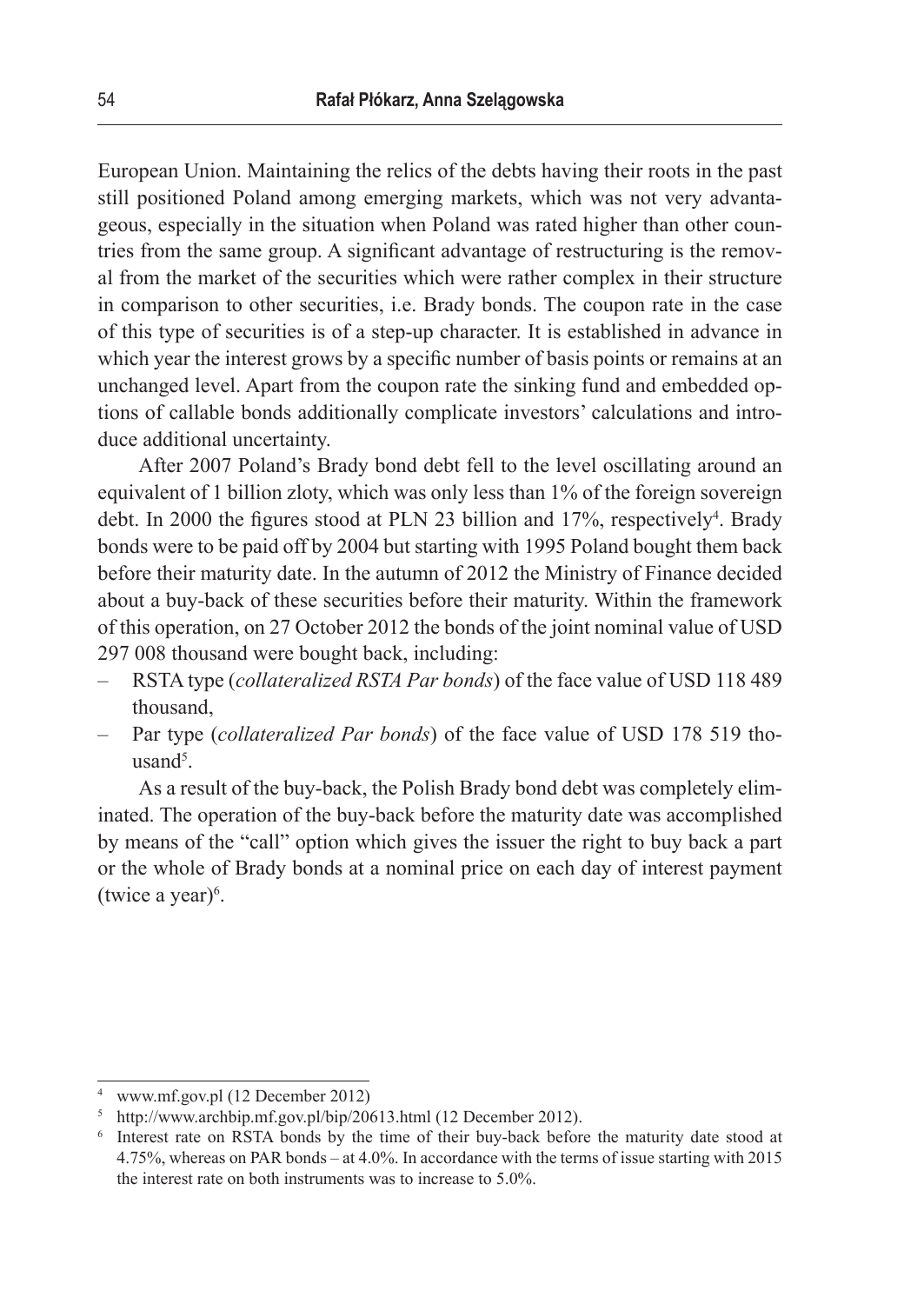## **2. Delphes operation**

One of the first in the world operations of securitization of an official bilateral debt was the conversion of a part of the French loan for Poland into the so-called Euro-Medium Term Note (EMTN – type of debt securities). The debt was restructured within an agreement with the London Club. At that time securitization of the Polish debt was much sought after by France which liquidated troublesome assets in order to improve public debt indicators before replacing the franc with the euro. Within the framework of the Delphes operation (the name of two special entities – Delphes No. 1 and Delphes No. 2 – issuing securities, registered in the tax paradise, i.e. the Isle of Jersey) which was carried out in February 1998 with great success (oversubscription), two tranches of securities, the so-called PBS (Polish Participation Backed Securities), were sold:

- 8-year euronotes worth FRF 1.25 billion, issued by Delphes No.1, which at the moment of issue indicated the yield of 175 basis points above the yield of French Treasury bonds (OAT), later listed on the Paris Stock Exchange, and
- 11-year euronotes worth USD 600 million, issued by Delphes No. 2, whose yield at the moment of issue was higher by 225 basis points than the yield the US Treasury bonds, later listed on the London Stock Exchange.

The securities were backed by the payments of the Polish government towards the French government agency – COFACE Export Crediting Society. In the case the Polish government defaulted on their debt, the securities were subject to accelerated amortization, i.e. the bondholders were entitled to earlier return of their principal capital on specified terms. Thus, these were asset backed securities (ABS), very popular in developed markets before the recent financial crisis.

Securities were in circulation until the time of their scheduled buy-back in May 2006 (FRF tranche, later – an EUR tranche) and in May 2009 (USD tranche).

#### **3. Securitization of Brazilian "polonetas"**

In autumn 2001, Brazil was planning an operation similar to the Delphes one. A collateral for the multi-year bonds, of the nominal value of USD 2.4 billion issued by this country was to be the Polish debts, the so called "polonetas" which were the loans taken in the 70s to import Brazilian goods.

Luckily, the Polish government did not give its consent to this operation. If Poland, which was the biggest Brazilian debtor, had approved of that transac-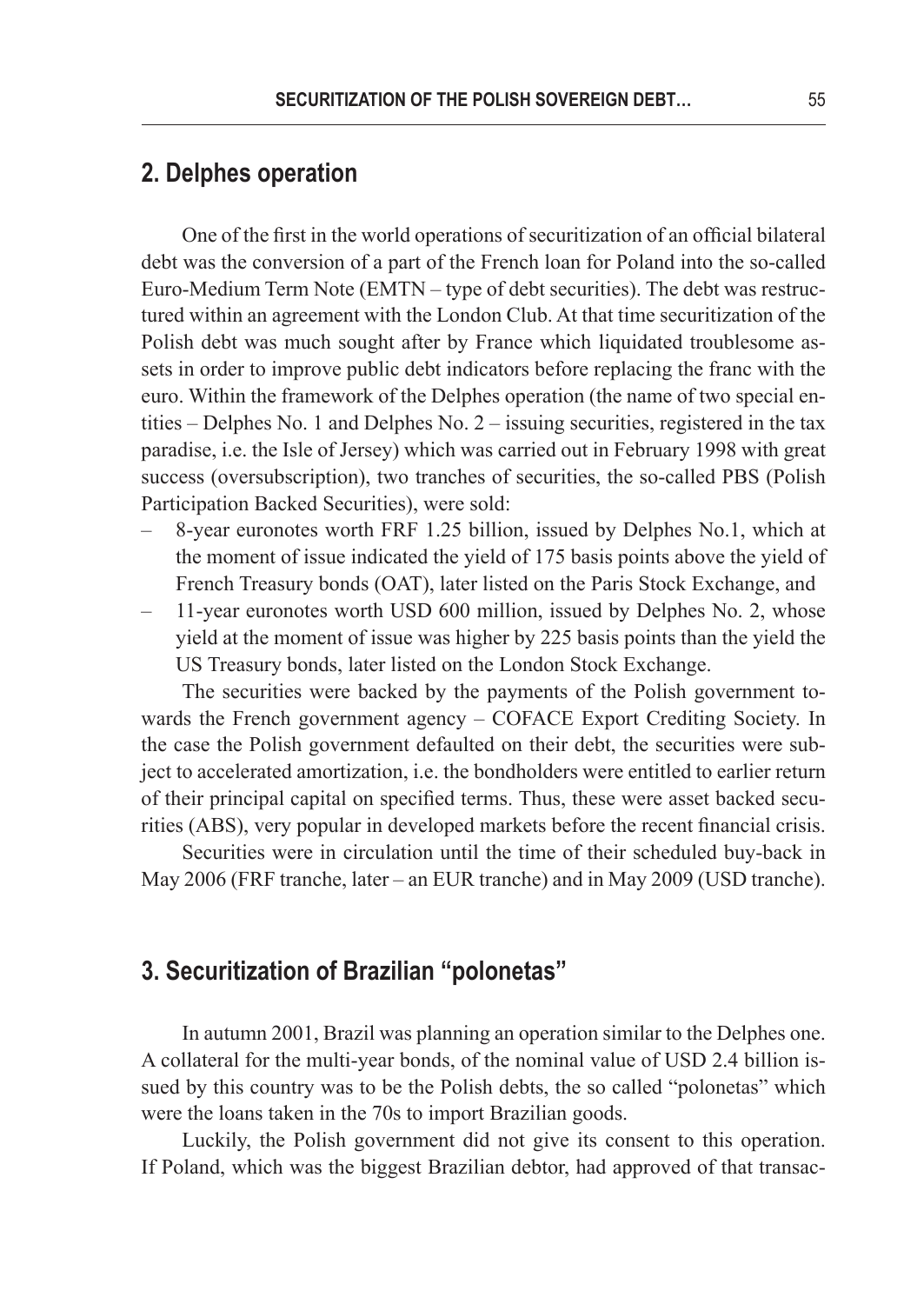tion (as it happened in the case of the so called PBS – see above), the issuer, i.e. Brazil whose rating at that time was worse than that of its debtor, that is Poland, would have been able to sell the securities at a better price and would have endowed the issued securities with a higher Polish rating. At that time the difference in rating between Poland and Brazil reached as many as 5 to 6 grades. For Poland, this type of consent would have had rather negative consequences and Polish authorities were not interested in this venture. In the same segment of bond market, Brazilian securities, competitive to the Polish ones and of similar rating, could have appeared in international markets which might have had a negative effect on the attractiveness of Polish securities. If, however, the operation had been effected, also in this case the SPV (special purpose vehicle) mechanism would have been applied – a special company registered, for example in the Netherlands, would have been the issuer. This type of structure could have guaranteed to the investors that payments of the Polish debt would directly replenish the issuer's special trust account, omitting the Brazilian government.

Eventually, however, the Polish Ministry of Finance made a decision to pay off the debt in November 2001 that is long before the maturity date (the payment of the last installment was scheduled for 2009). The debt was paid off with a favorable for Poland discount (74%) as for the nominal amount of USD 3.32 billion the debtor paid only USD 2.46 billion. The funds for the debt repayment were raised mainly from the National Polish Bank issue of 2-year treasury bonds nominated in USD (symbol: DB1103).

Both parties benefited from the transaction: the Polish party – because the debt was bought back with a considerable discount; consequently the burden of foreign debt service by the state was significantly diminished in the following years. What is more, a space was created in the market for the issue of our own, cheaper in service, eurobonds. Brazil benefited by receiving cash, which it needed very urgently, at the same time avoiding the costs and risk related to the alternative issue of bonds.

# **4. Payment of the debt before it was due to other countries from the Paris Club as an alternative to securitization**

Early repayment of the debt to Brazil in 2001 was the first of the three operations addressing Poland's creditors grouped in the Paris Club. Polish debts made in the 1970s in 18 countries grouped in the so called Paris Club (including Brazil,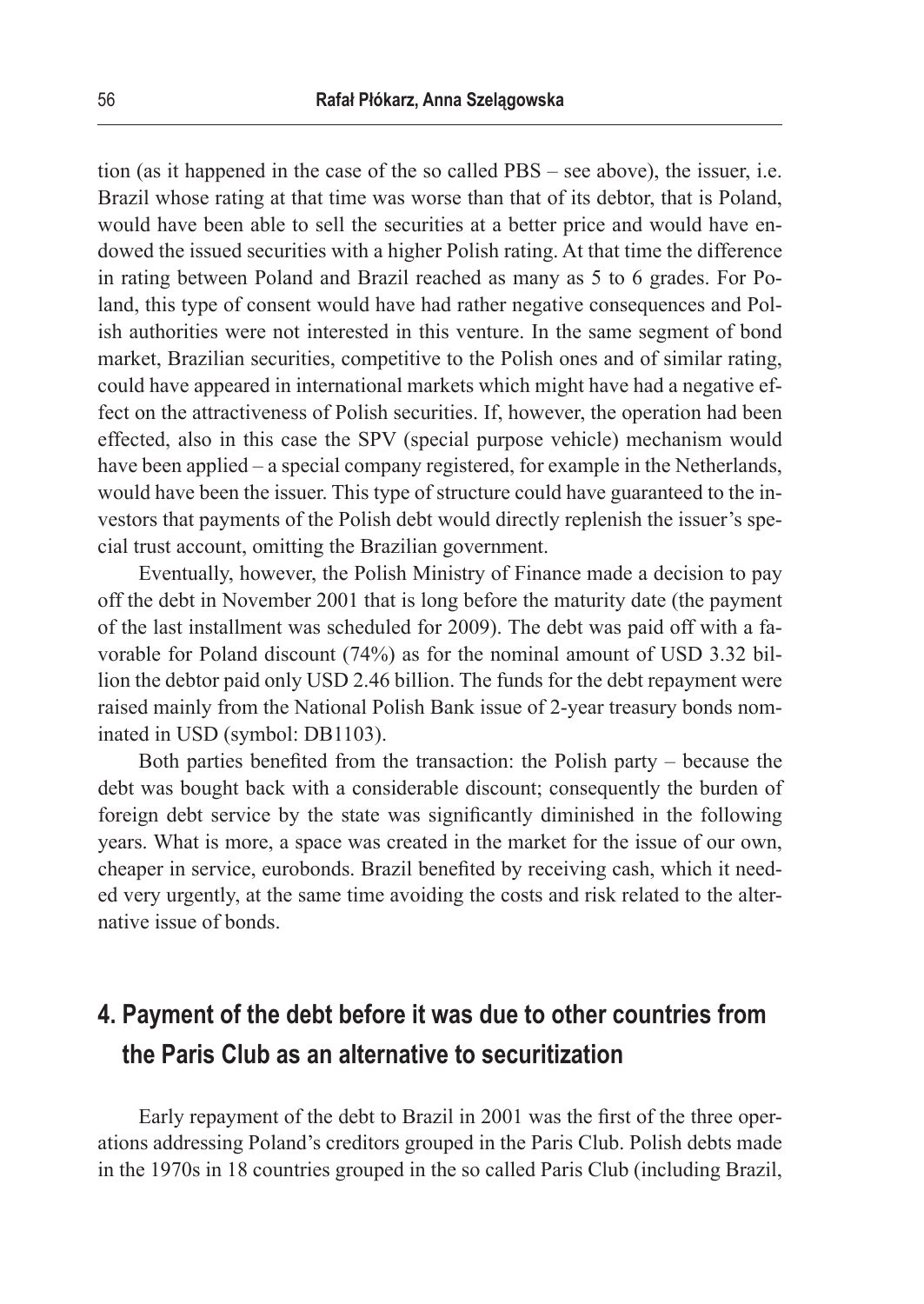which beside France was the second largest creditor of Poland in the Club) were not converted into bonds (Brady bonds) in the 1990s as it had happened in the case of debts to commercial banks grouped in the London Club. However, they were restructured in the years 1991-1994 by means of reducing the principal sum and interest by half (to USD 26.4 billion), and spreading the payment of installments over the time of the next 20 years. A small part of foreign debt (ca. 2%) was changed into investments in the environmental protection in Poland within the so called ecoconversion.

Earlier debt repayment was to anticipate possible moves by some creditors which, like Brazilians before, considered the issue of bonds guaranteed by the Polish debt, which obviously would not have been advantageous for the Polish issuer. Poland is the only debtor of the Paris Club being a member of the EU and OECD. Naturally, like the relic of the previous epoch – Brady bonds – this has its impact when it comes to the reputation of Poland in international capital markets.

Another incentive for earlier repayment was optimization of Poland's foreign financing and a more effective adjustment of the dates of the Polish foreign debt service. Debt repayment prior to the maturity date was to contribute to the improved rating of Poland and in the case of creditors – like Germany – to facilitate a return to budgetary balance.

Poland financed a rescheduled and earlier repayment of its debt with the funds obtained from the issue of Eurobonds – more modern financial market instruments. Between 1995 and 2012, there were 84 issues of the treasury debt securities in foreign markets in several main currencies, nearly 40% in the euro. A part of thus raised funds was allocated to refinancing of earlier obligations.

Every time the operation of earlier repayments required bilateral negotiations with each country separately, which was not always easy. For example, in the beginning Japan and Belgium were not interested in earlier repayment as they did not want to give up high interests the resignation from which could lead to the increased budget deficit in these countries.

The second earlier repayment after the Brazilian one took place only on 31.03.2005 (USD 5.8 billion), when the debts were paid to several other countries, in some cases in full (Denmark, Finland, West Germany, Great Britain, the Netherlands). Despite the fact that Poland declared the will to sort out these issues, the third repayment – to France took place only in 2008 (USD 0.5 billion). Eventually, the debt to the Paris Club was repaid in accordance with the schedule on 31.03.2009 (USD 886 million). What was left was the debt of USD 118 million, which is to be paid to Japan in installments until 20147 .

<sup>7</sup> *Spłata zadłużenia wobec Klubu Paryskiego*. www.mf.gov.pl (31 March 2009).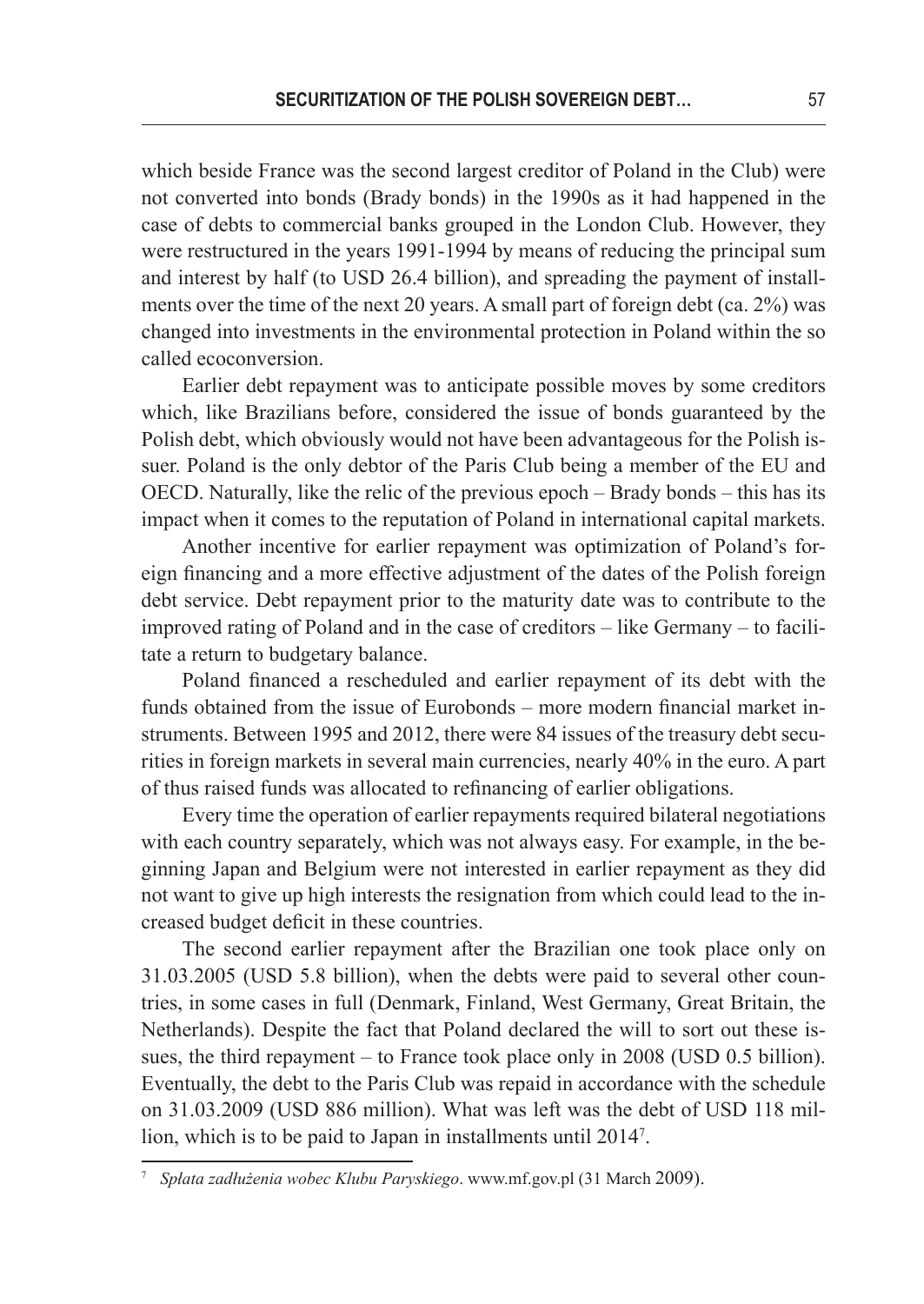

Figure 1. Foreign public debt of Poland in 1997-2012 (PLN million) Source: Based on data of the Polish Ministry of Finance.

# **5. Securitization of future government receivables in euromarkets**

Securitization is used successfully, also in the time of crises. It is used by the governments of emerging economies as a source of cheaper and more accessible financing. It seems that the governments of Latin America (especially Mexico and Argentina) specialize in it. In the 1990s, in international markets they used to issue – via the state owned companies- the bonds which were guaranteed by future flow receivables (ABS, Asset-Backed Securities) from exports, in particular of oil and gas, and then from the receivables from pay cards and telephone services, less frequently – from taxes collectable in future<sup>8</sup>.

At the beginning of the present decade, the global market of securitization bonds secured by assets (other than mortgages), i.e. ABS, had developed dynamically until mid-2007. Later, especially at the turn of 2008/09, a slump occurred in this segment which was one of the most painfully hit by the current financial crisis. In 2008, the market shrank by ca. 80%; the joint value of issues fell from USD 1 188 billion in 2007 to USD 252 billion a year later. In the 2012 global ABS is-

<sup>8</sup> S. Ketkar, D. Ratha: *Securitization of Future Flow Receivables: A Useful Tool for Developing Countries.* "Finance and Development" March 2001, Vol. 38, No. 1.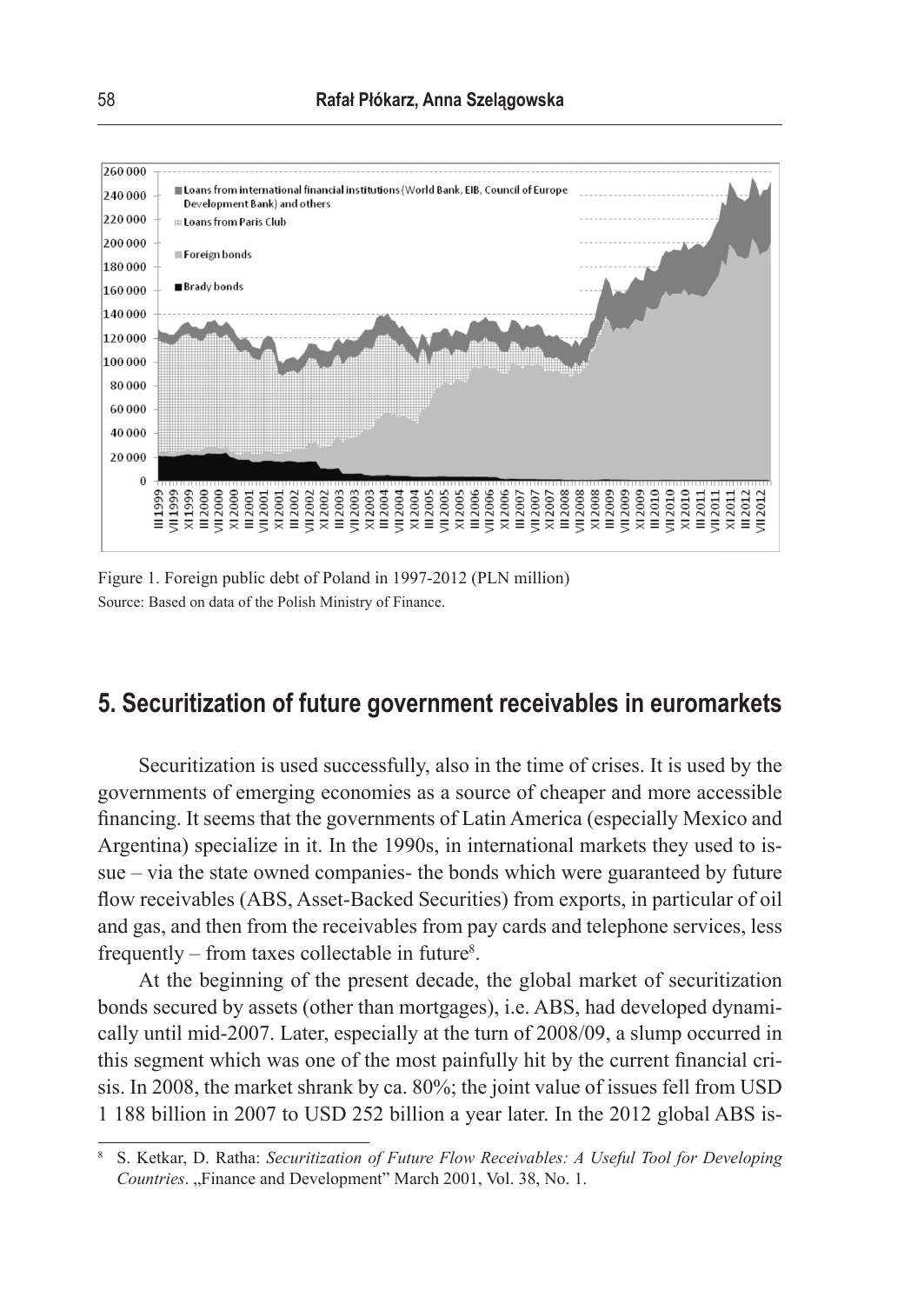suance market amounted for USD 321 billion, which was a remarkable increase  $(+44%)$  comparing with the 2011<sup>9</sup>.

Apart from the described methods of converting past debts into international bonds, the Polish government quite seriously considered the use of securitization of future flow receivables as a means to finance the extra-budget development of strategic branches of economy, like for example construction of toll motorways. It was particularly crucial in the situation of very tight public finance during the 2008-2009 crisis and in pursuit of alternative resources for infrastructural investments.

The idea of the first "road" bonds by the state-owned Bank Gospodarstwa Krajowego (Bank of National Economy) managing the National Road Fund (KFD) appeared as long ago as the end of 2001, however, due to the tardiness of the Ministry of Infrastructure it could not be carried out<sup>10</sup>. Eventually, through London Deutsche Bank as a broker, the securities were sold in euromarkets as late as 2006. The buyers were mainly foreign institutional investors.

They were 10-year registered fixed coupon bonds of the nominal value of EUR 200 million. The bonds were guaranteed by future receivables from the exploitation of motorways, which allowed the government to obtain funds for road construction. The buy-back of these state collateralized securities is going to start in 2013 and from that year on, every year until 2016, a quarter of debt will be repaid. Another issue of eurobonds by the Bank Gospodarstwa Krajowego (BGK) was considered in 2009.

Apart from the BGK bonds, one must mention other state, self-government or quasi-state entities which in recent years, following the model of several dozen issues of bonds by the State Treasury and private entities, raise the capital by issuing debt securities in euromarkets. This path has already been used, among others, by Polish Airlines LOT (1998), PGNiG – Polish Petroleum and Gas Mining (2001), Bank Handlowy (1976-79, 1996), the cities of: Cracow (1998) and Warsaw, and the Province of Mazovia (the latter two  $-$  in 2009)<sup>11</sup>. Some of these issues were guaranteed by the State Treasury, others benefited from tax reliefs (Warsaw, Mazovia, Bank Handlowy) on the interest paid. However, these securities are

<sup>&</sup>quot;Debt Capital Markets Review" 2009, Second Quarter; "Debt Capital Markets Review. Managing Underwriters" Full Year 2012; http://www.thomsonreuters.com/content/PDF/financial/league\_ tables/de/2009/2Q09\_debt\_capital.pdf (10 July 2009); http://dmi.thomsonreuters.com/Content/ Files/4Q2012\_Global\_Debt\_Capital\_Markets\_Review.pdf (17 January 2013).

 $10$  "Gazeta Giełdy – Parkiet" (24 June 2004).

<sup>11</sup> R. Płókarz: *Rynek polskich euroobligacji w warunkach kryzysu finansowego*. In: *Rynki finansowe w warunkach kryzysu*. Ed. by M. Kalinowski. CeDeWu, Warszawa 2009, pp. 137-152.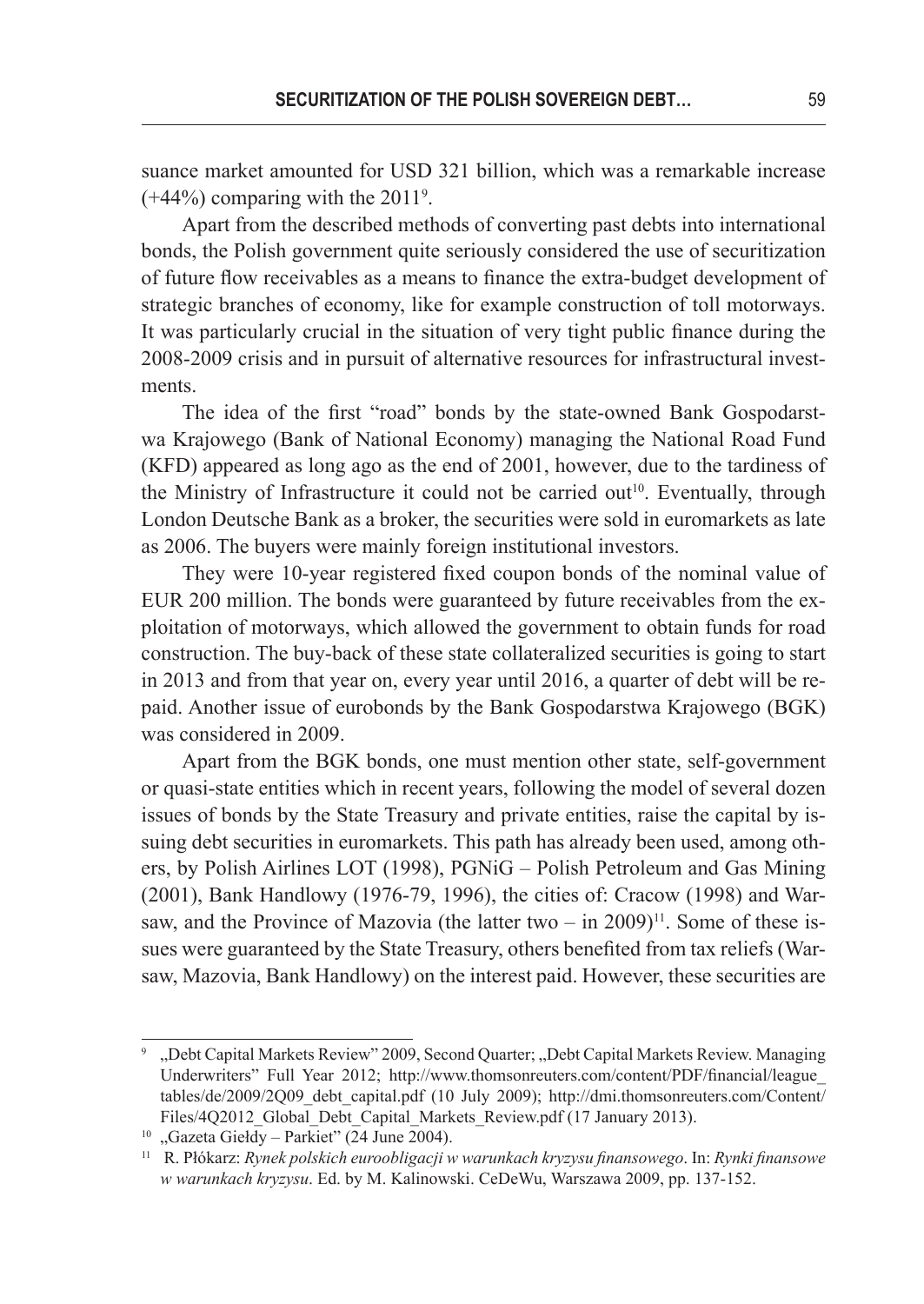not secured by future flow receivables as it happens in the case of classical securitization.

Securitization can also deal with other predictable, regular receivables, for example from lottery games as well as on account of the increased value or lease of land property managed by the Agricultural Property Agency of State Treas $urv^{12}$ .

Following the example of private entities, government agencies could use the fund securitization formula which has been functioning in the Polish legislation since July 2004 for securitization of future flow receivables and their sale in euromarkets. The first private entity of the type, operating since May 2005, namely securitization fund S-Collect FIZ Non-standardized Securitization Fund, managed by TFI PKO/CS, sold non-public certificates to foreign investment companies: Credit Suisse Bank and the Czech company Reform Capital13.

## **6. Conversion of foreign debt into shares**

Apart from converting foreign debts into international bonds, transactions of converting public debt to instruments with owner's supervision, e.g. shares of privatized enterprises or proecological (the so called ecoconversion) or telecommunication (teleconversion) investments are less popular in euromarkets<sup>14</sup>.

At the end of 1995, the Ministry of Finance prepared the operation of exchanging foreign sovereign debts for stocks and shares in Polish privatized enterprises (debt-for-equity swap). The owners of Brady bonds which were issued a year earlier could swap their bonds for the government indicated shares, mainly in the companies operating in the areas of high unemployment. Still in the autumn of 1994, during the restructuring of the Polish debt, the interest of foreign investors in Polish shares was fairly strong, but over time it faded<sup>15</sup>.

In spite of this, in subsequent years the Parliament in its budget-related acts authorized the Minister of Finance to convert foreign debt to the Paris and London Club into capital investments in Poland. In the years 1995-1996 a certain con-

<sup>&</sup>lt;sup>12</sup> "Rzeczpospolita" i "Gazeta Giełdy – Parkiet" of 5 March 2002.

<sup>&</sup>lt;sup>13</sup> The fund allocated the capital raised in this way (PLN 85 million) was allocated to the purchase of 73 thousands zlotys of debts (cash, car, and card related) of the nominal value of PLN 660 million at about 8% of the nominal value from the quasi-state bank PKO BP, which was served in this respect by the Presco collection agency.

<sup>14</sup> R. Płókarz: *Konwersja zadłużenia na akcje i inwestycje wrealiach polskich reform gospodarczych.* "Roczniki Naukowe Wyższej Szkoły Bankowej w Toruniu" 2009, nr 7(7).

<sup>&</sup>lt;sup>15</sup> A. Słojewska: *Zamiana długu na akcje.* "Rzeczpospolita" of 15 November 1995.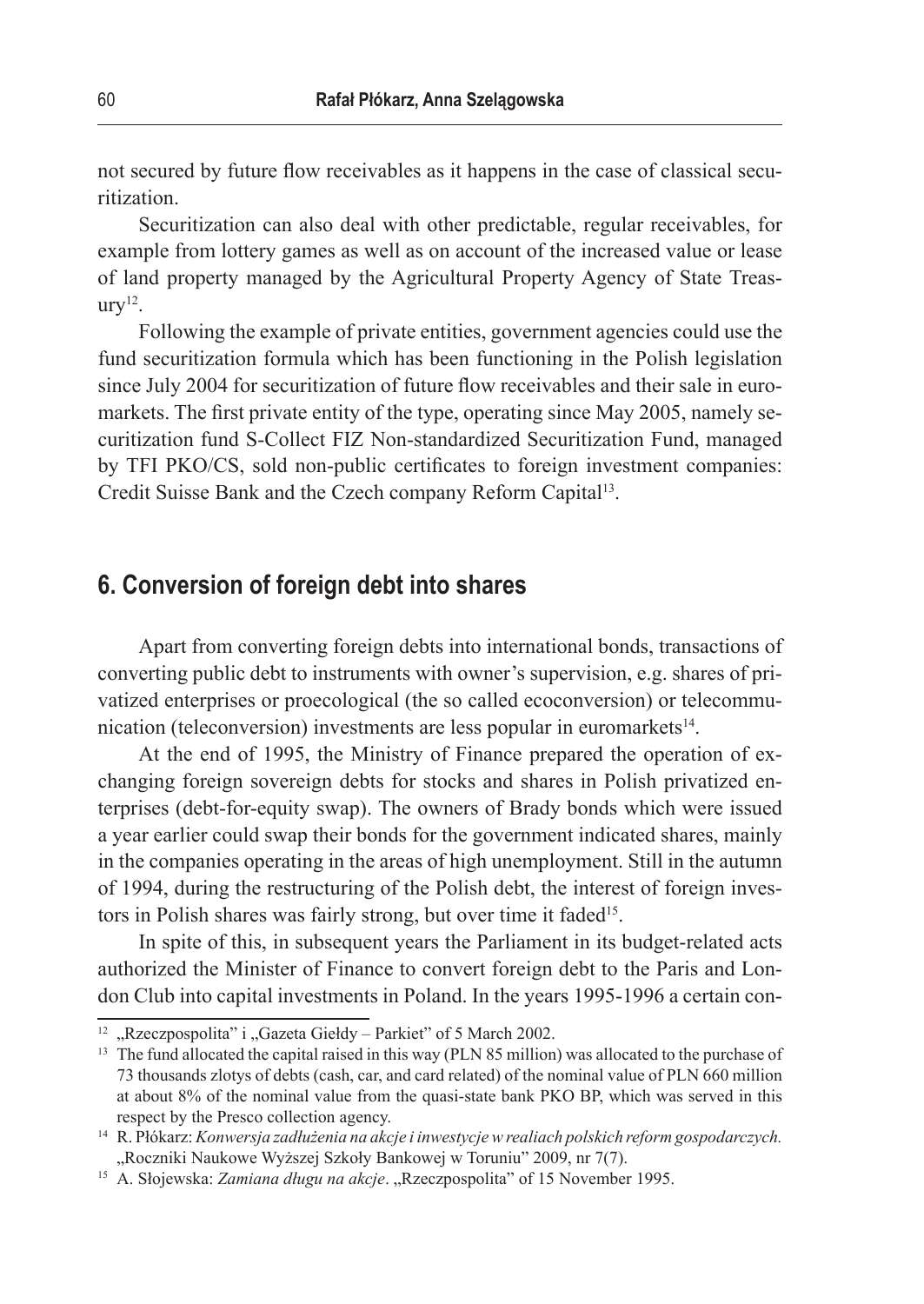straint was a requirement that the transactions should not cause increased outgoings from the budget or decreased income from enterprise privatization below that planned, and within the limits of USD 150 million. This operation, however, was not accomplished. Owing to higher credibility of Poland and Polish economic reforms, the price of Brady bonds increased year after year and both the State Treasury and investors preferred other forms of privatization.

## **Summary**

Generally, our assessment of the usefulness and effectiveness of securitization of the sovereign debt is positive, although so far the character of these operations has rather been moderate. Despite the fact that their scale was large, debt restructurings, so far, have been incidental and unsymmetrical. They mostly concerned past debts from the 1970s. Yet, modern securitization methods of future flow receivables as a systemic form of innovative refinancing of sovereign debt are not common, either.

Global market of non-treasury securitization bonds (especially mortgages) after a very dynamic development collapsed after 2007. This, however, opened up new possibilities to treasury securitization bonds or commercial securities but guaranteed by governments $16$ .

Also past experiences of other countries from the emerging markets show that this financial technique was successful even in difficult market conditions, which provides new opportunities, to the Polish government too. Facing the challenge of finding funds for big infrastructural projects, the Polish government can and should use this financial engineering technique more extensively for refinancing of, e.g. the construction of motorways or co-financing of the EU projects within the private-public partnership.

New opportunities arise with the implementation of the so-called Polish Investment Programme (PIP), implemented in 2013 by Polish Government. The purpose of the PIP is the create conditions to ensure long-term financing of large scale investment projects of strategic importance for the State. Financial instruments of the Programme include mainly: debt financing ensured by the Stateowned BGK Bank (credit and guarantees, subscription for bonds), Capital Investments of Polskie Inwestycje Rozwojowe SA (investment vehicle set-up in 2013),

<sup>16</sup> R. Płókarz: *Współczesne światowe tendencje w bankowości inwestycyjnej*. In: *Współczesna bankowość inwestycyjna*. Ed. by A. Szelągowska. CeDeWu, Warszawa 2009.